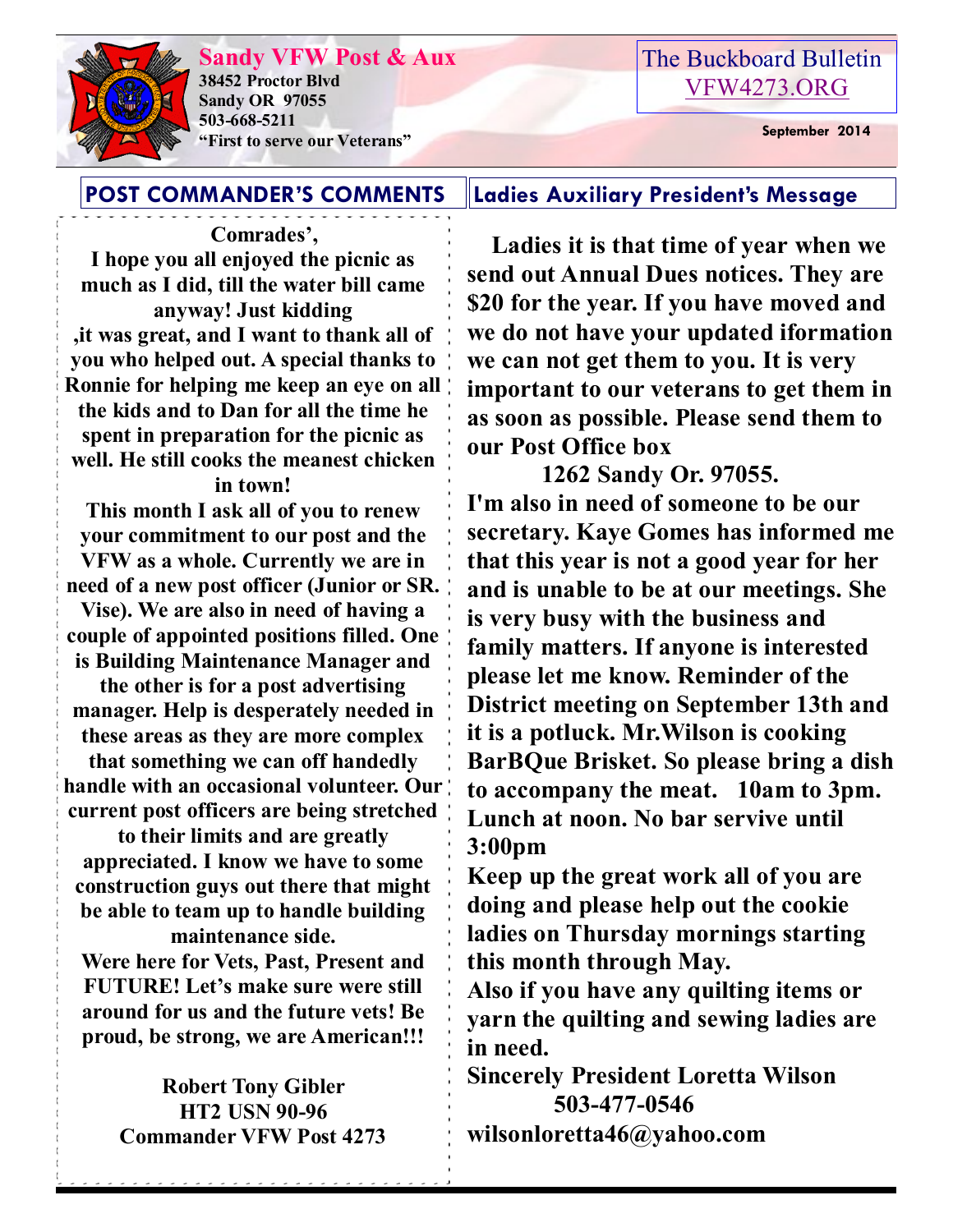Hello, My name is Mike Postorino and I'm the Veteran Advocate for Brownstonelaw.com. As you know, the proud men and women who have served our nation often times have legal issues of their own. Our site Brownstonelaw.com has free information on these issues relating to Military law along with additional information based on legal matters pertaining to the state you live in. Here are a few resources which your mem-

bers may find useful:

http://www.brownstonelaw.com/criminal-defenseappeals-lawyers/

military-appeals/

http://www.brownstonelaw.com/

If you are interested or have any questions please feel free to contact me at your convenience. Thanks

Best Regards, Mike Postorino Brownstonelaw.com

#### *Letter from the editor:*

*There are many members who have suggestions for our newsletter ! Please E-Mail me any and all of them so I can give them the attention they deserve.* 

*Thank you,* 

*Jimmie*

**vfwnewsletter@vfw4273.org**

Commander Robert Anthony Gibler Senior Vice Cmdr. Casey Woods Junior Vice Cmdr Chaplain Melissa Samuels Quartermaster Jerry Gomes Judge Advocate John Lamb Adjutant Surgeon Dan Copher 1 year Trustee Ken Hershberger 2 year Trustee Bert Key 3 year trustee William Miller President Loretta Wilson Sr. Vice President Dora Fitzpatrick Jr. Vice President Wanda Michaels Treasurer Midge Watkins Chaplain Judy Gascon Secretary Guard Sardi Bowyer Conductress Voriece Blair

 Auxiliary Chaplin Millie Lenz, a longtime member, passed away August 6th, 2014. She joined the Auxiliary on her brother's service. He was a World War II Veteran. Millie and her husband Bill served the post for many years. They brought smoked salmon to Holiday dinners and she helped with the Thursday morning cookie bake for the Troops and Veteran Homes in Oregon.. They had Two Children and Six grandchildren's. Millie daughter and husband preceded her in death. Her son Gary has scheduled a celebration of her life at the post on Saturday September 6th 2014 at the post and it is a potluck. From 1 to 5pm. Please come and join us. A Special thanks to Millie's good friend Laura Baron for helping set this important event up. Our policy is to donate \$20 to cancer aid research and \$25 to Mt. Hood Hospice, in the name of the departed. May God Bless everyone. Sincere, Judy Gascon,

#### Post Officers Ladies Auxiliary Officers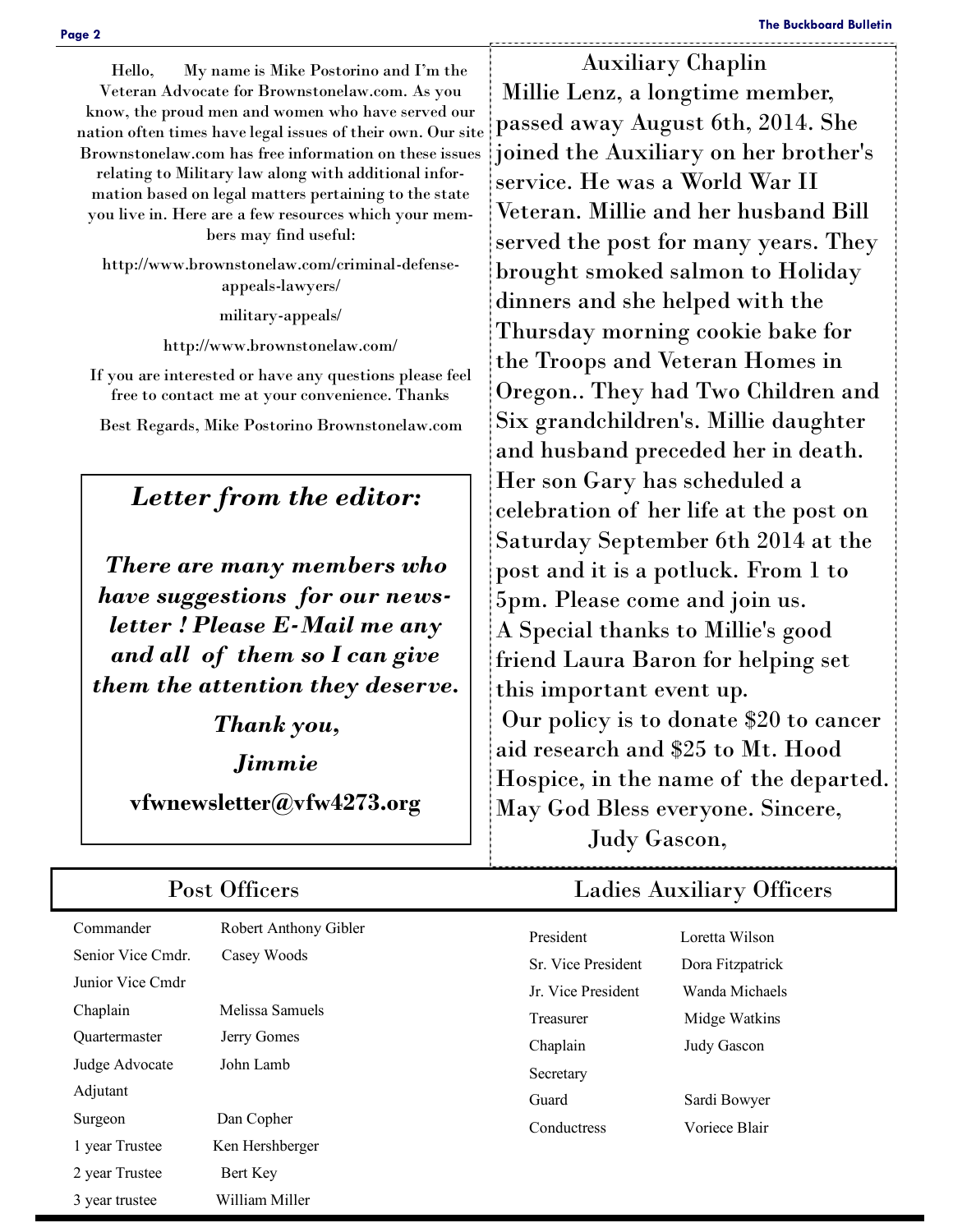





Almighty God, the past will be indelibly inscribed in our memories.

We looked with horror on the terrorist attacks of

September 11th.

But we looked with honor on acts of courage by ordinary

people who sacrificed themselves to prevent further

death and destruction.

We shed our tears in a common bond of grief for those we loved and lost.

We journeyed through a dark valley, but your light has led us to a place of hope.

You have turned our grief into determination. We are resolved to do what is good, and right, and just.

Help us to remember what it means to be Americans a people endowed with abundant blessings. Help us to cherish the freedoms we enjoy

and inspire us to stand with courage, united as one Nation in the midst of any adversity.

Lord, hear this prayer for our Nation.

Amen.

Post Chaplin. Melissa Samuels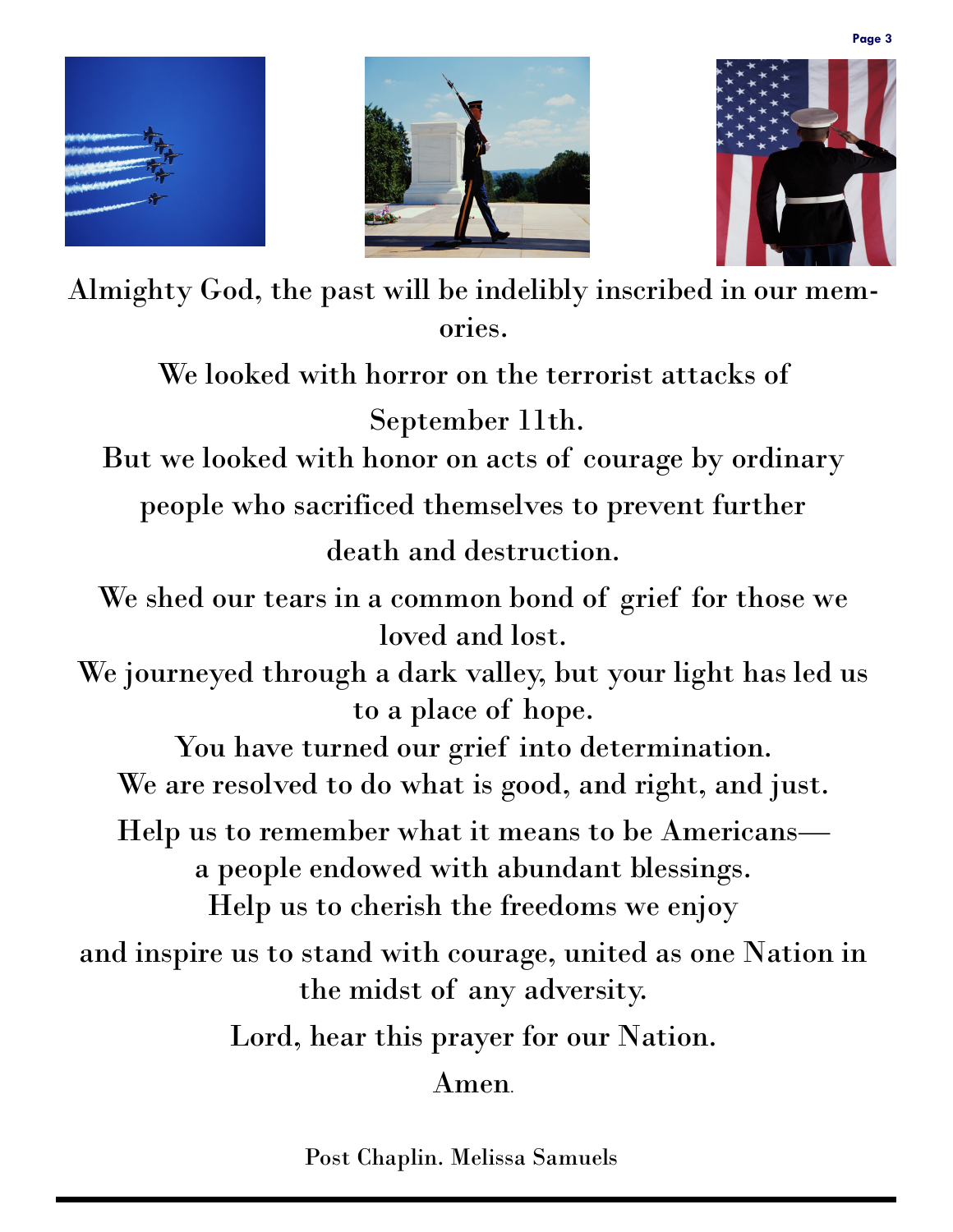**"Success is our Mission"**



**Join Us for Post and Auxiliary meetings!**

**House Committee Mtg - 09/16/2014 at 6:00pm AUX - 09/12/2014 6pm POST 09/19/2014 6 pm Like us on Facebook!!!!**

 The sandy action center is looking for a few good people. They need help with the food dept. & also other areas. Contact Gina @ 503-784-2202

If your in need of fresh veggies and fruits, every 3rd Thursday you can get a box full for only \$5.00.

Halibut Fish  $& Chips$  \$8.50 Strips  $&$  Fries  $\qquad$  \$8.00 French Fries \$2.50 Cheese burger  $&$  Fries  $$7.00$ 

| Chicken Sandwich & Fries | \$8.00 |
|--------------------------|--------|
| Hamburger & Fries        | \$6.50 |
| Deep Fried Hotdog        | \$2.00 |
| With fries               | \$2.50 |

## **Calendar**

Monday CLOSED Thursday Open #pm Wii Bowling Tuesday. Open 3pm Domino night/Game Night Friday Open 3pm Dinner & Karaoke Wednesday. Open 3pm Taco's and Poker Night—5pm Saturday Open 1pm Football and Wings



#### **JOHNSTON'S TAX SERVICE**



Jerry & Kaye Gomes



 $(503) 668 - 6127$ 

Fax (503) 668-9003

PO Box 1570 Sandy, Oregon 97055-1570 28424 SE HWY 212 POBOX 33 **BORING, OREGON 97009** 

Phone: 503-663-3308 Fax: 503-663-2938 E-mail: DERA@TELEPORT.COM

#### **ALETA JOHNSTON**

**ENROLLED AGENT, LICENCED TAX CONSULTANT**